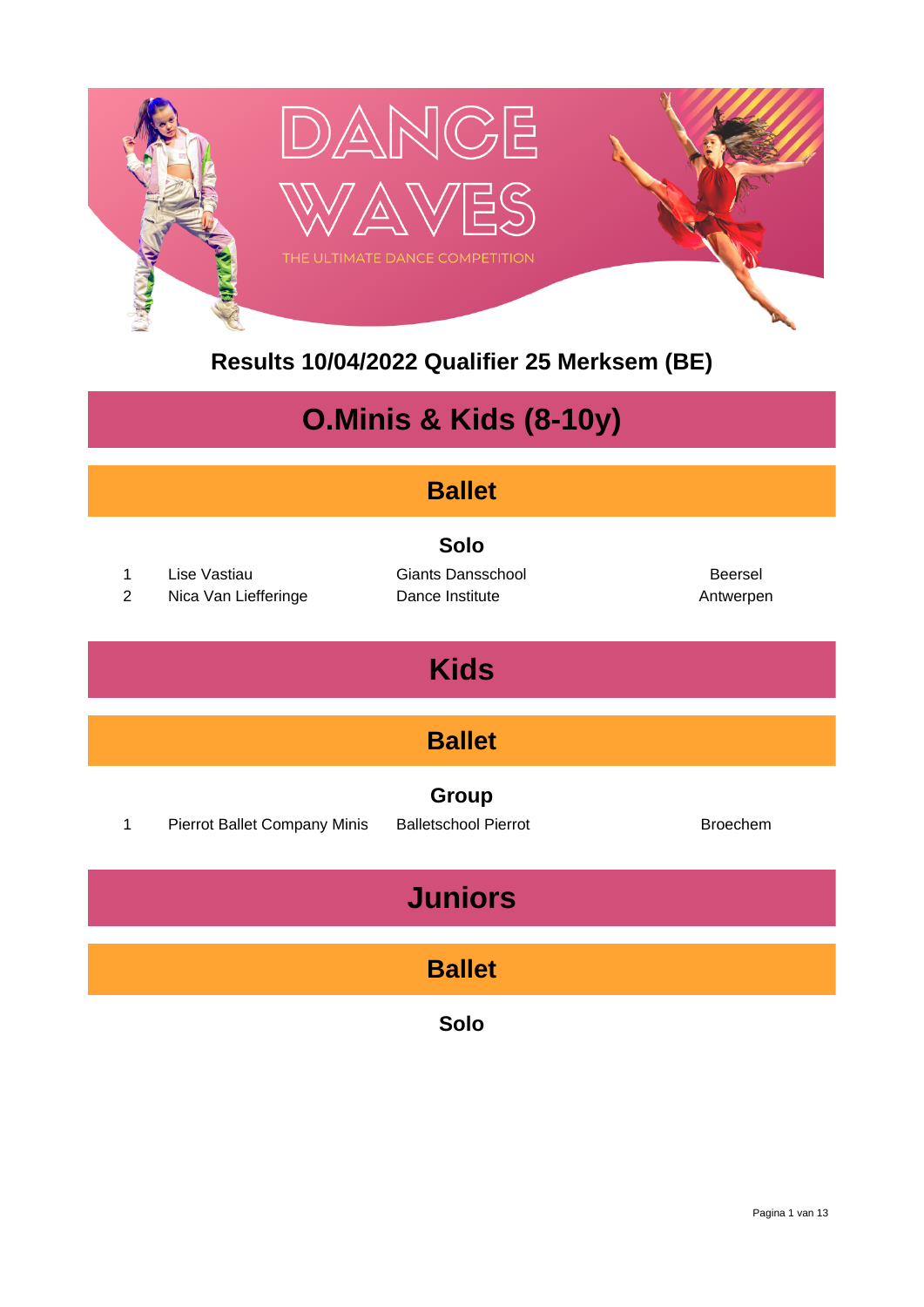# **Adults**

#### **Ballet**

**Solo**

<sup>1</sup> Nina Demeyer Koninklijk Conservatoriumballet alumni Bonheiden

# **O.Kids & Y.Jun (11-12y)**

#### **Modern, Contemporary & Jazz**

#### **Solo**

- 1 Tyla Raus **Westerlo**
- 

2 Imani Day **Giants Dansschool Beersel** Dworp

# **Kids**

#### **Modern, Contemporary & Jazz**

**Duo/Trio**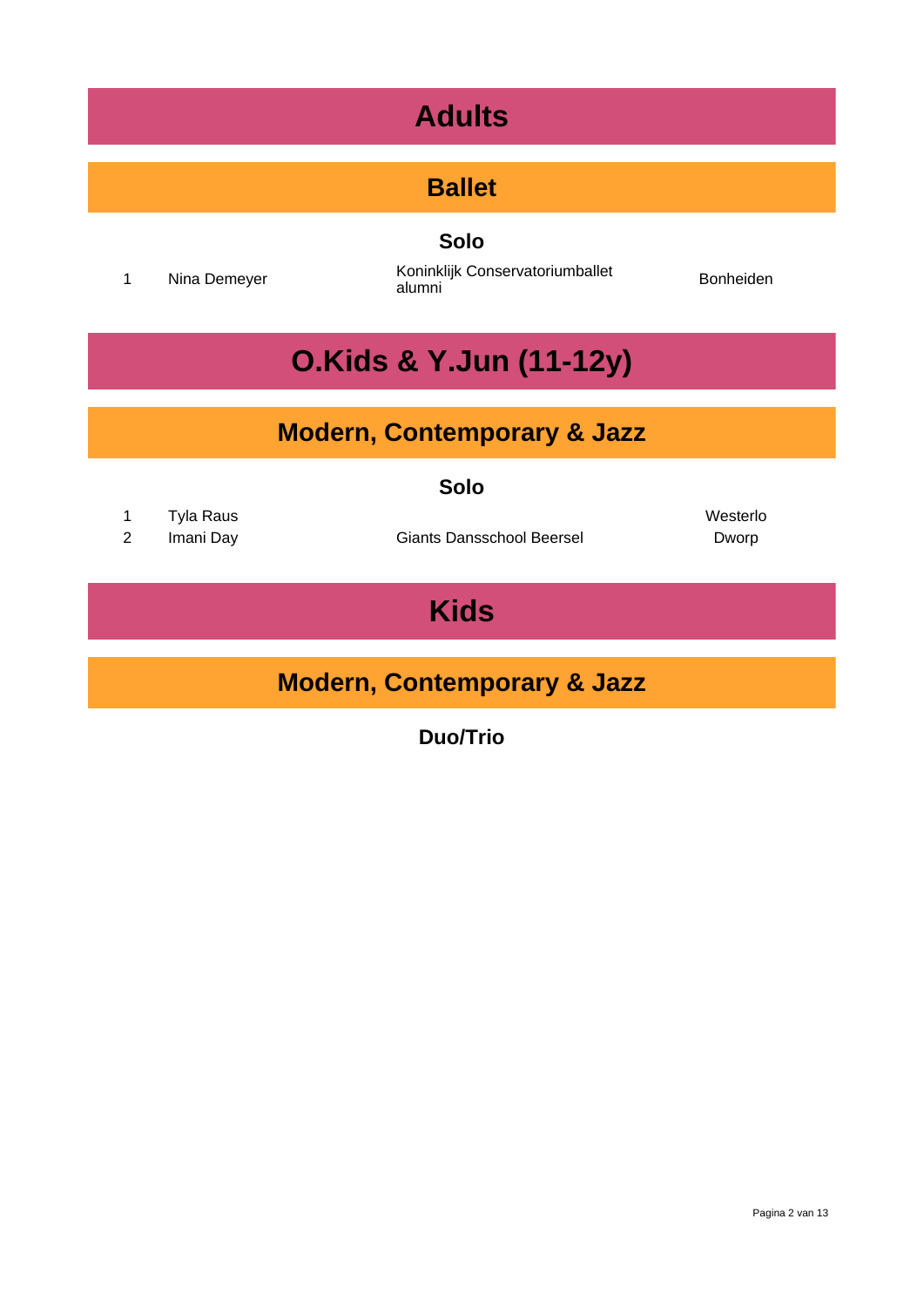### **Kids**

#### **Modern, Contemporary & Jazz**

**Group**

- 
- 
- 

1 Euphoria **Dance-Express Communist Communist Communist Communist Communist Communist Communist Communist Communist Communist Communist Communist Communist Communist Communist Communist Communist Communist Communist Comm** 2 Mini Compagnie **Dansstudio Petit Plié Compagnie** Schilde 3 Movere kids compagnie Danscentrum Movere Theist-op-den-Berg

### **Kids**

#### **Modern, Contemporary & Jazz**

**Impro**

Anaïs Janssen Dance-Express **Dance-Express** 2utendaal

# **O.Juniors (13-14y)**

#### **Modern, Contemporary & Jazz**

#### **Solo**

- 1 Didi Lemmens Bevel
- 
- 

2 Amber Rodyns **Podiumacademie (Lier)** Koningshooikt 3 Sam Smets Danscenter Time - Out Gierle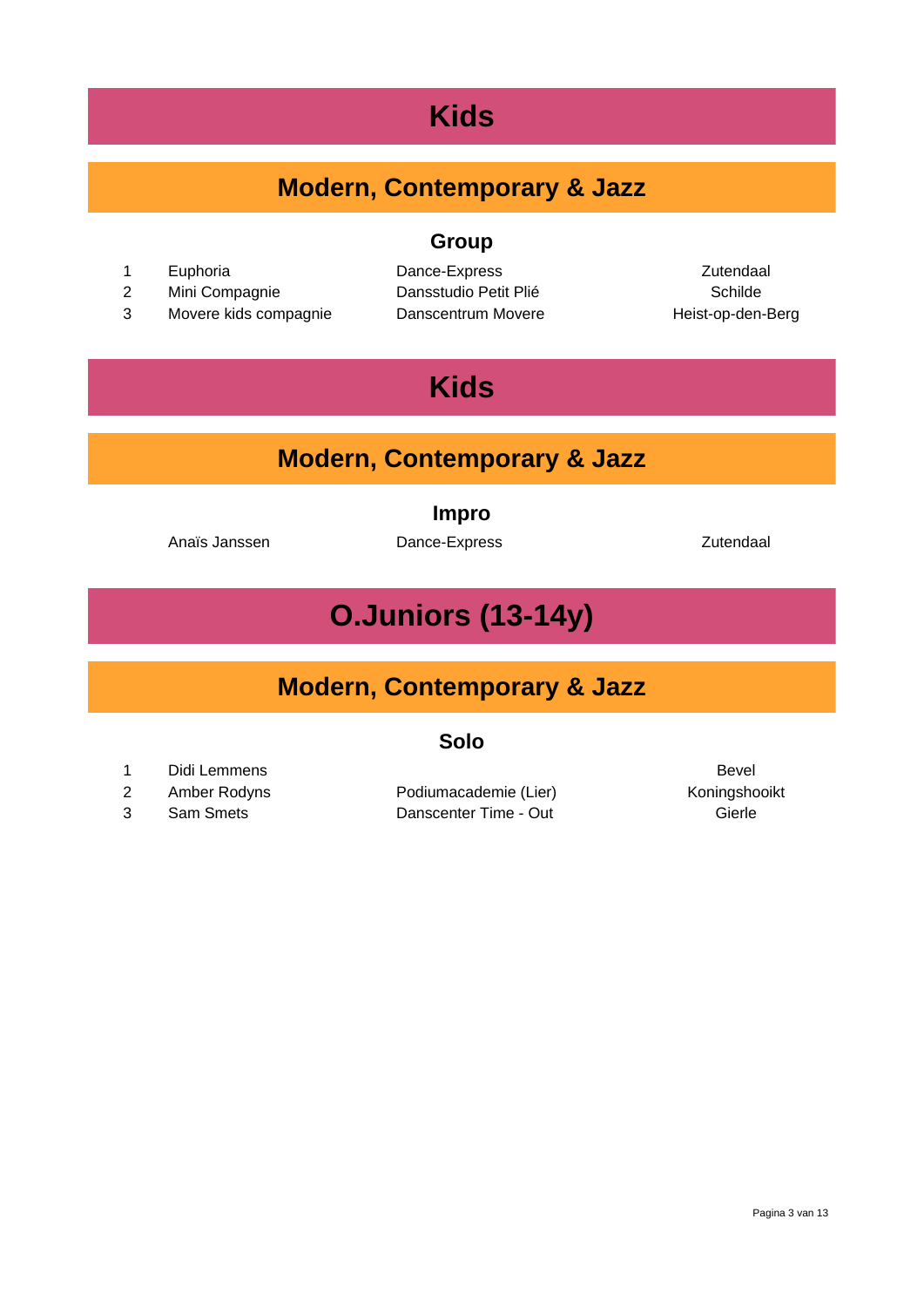#### **Juniors**

#### **Modern, Contemporary & Jazz**

- 1 Lentel & Silke Love 2 Dance Lierde Lierde
- 2 Elise & Elise iDance Moves iDance of the Cud-turnhout
- 3 Louca & Floor Time Out Oostmalle

# **Duo/Trio**

# **Juniors**

#### **Modern, Contemporary & Jazz**

#### **Group**

- 1 JM Modern Junior Compagnie JAZZMIJN MACHELEN
- 2 little spectrum company Danscenter Time Out Frementals
- 
- 4 Movere jongerencompagnie Danscentrum Movere Theist-op-den-Berg
- 
- 3 Sélection ados **Didance Didance Herstal** 5 Infinity iDance Moves **iDance The Contract Contract Contract Contract Contract Contract Contract Contract Contract Contract Contract Contract Contract Contract Contract Contract Contract Contract Contract Contract Contra**

# **Juniors**

#### **Modern, Contemporary & Jazz**

**Impro**

Didi Lemmens Bevel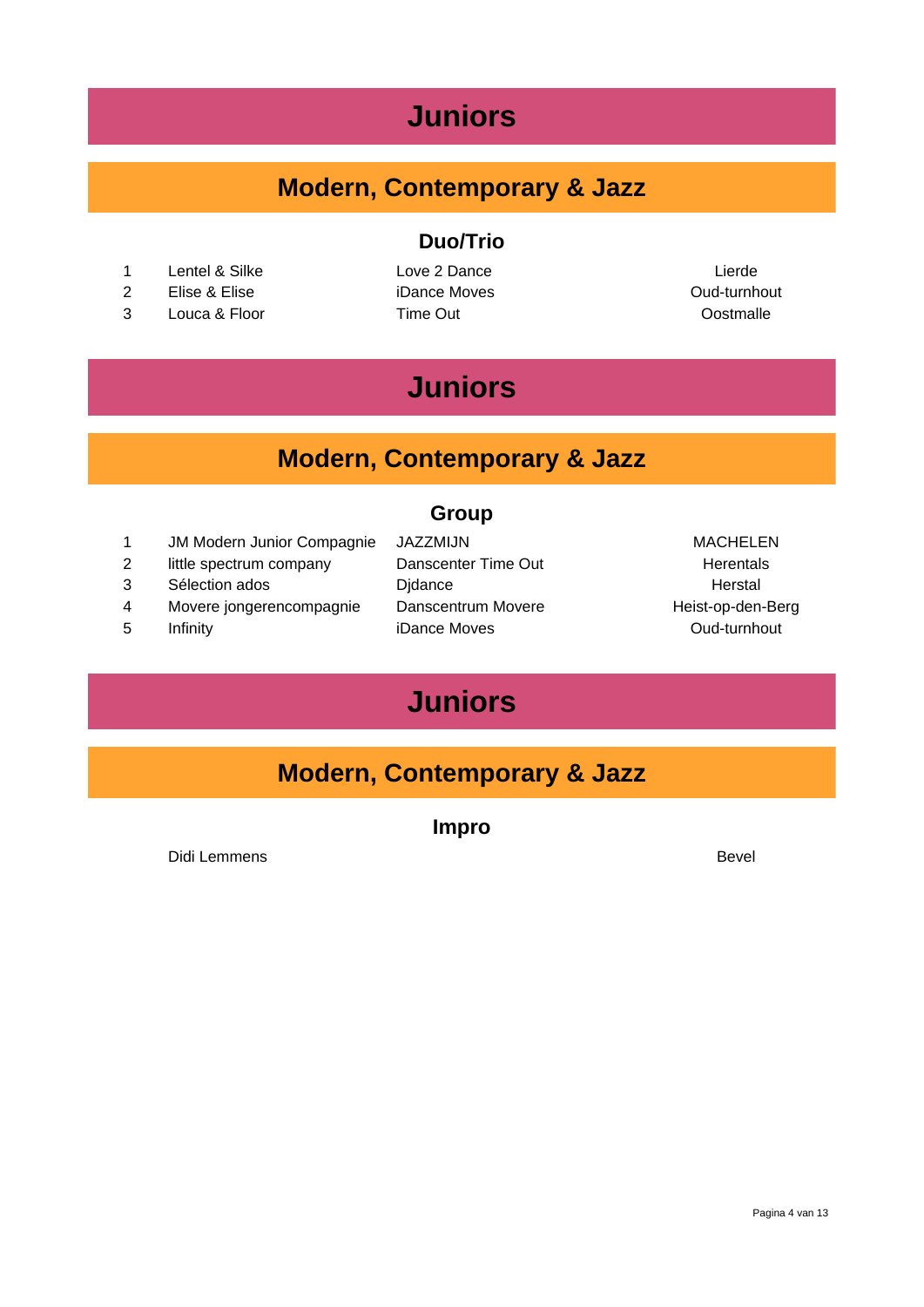### **Teens**

# **Modern, Contemporary & Jazz**

#### **Solo**

|   | Manon Vrydag            | Make Your Move Dance<br>Company | Geel             |
|---|-------------------------|---------------------------------|------------------|
| 2 | Daan Benaets            |                                 | Sint-truiden     |
| 3 | Marte Torfs             | Podiumacademie Lier             | Lier             |
| 4 | <b>Britt Van Tright</b> | <b>ADE Company</b>              | Lanaken          |
| 5 | Maité Mols              | Make Your Move Dance<br>Company | Geel             |
| 6 | Katinka Scheirs         | Time-Out                        | <b>Herentals</b> |
|   | <b>Faith Broux</b>      | Dance-Express                   | Zutendaal        |

#### **Teens**

#### **Modern, Contemporary & Jazz**

#### **Duo/Trio**

| Bo & Didi | <b>Bevel</b> |  |
|-----------|--------------|--|
|           |              |  |

- 3 Katinka & Mila Time-Out Time-Out Herentals
- 
- 
- 6 Zohra & Hayley **iDance Moves Communist Constant Constant Constant Constant Constant Constant Constant Constant Constant Constant Constant Constant Constant Constant Constant Constant Constant Constant Constant Constant**

<sup>2</sup> Manon & Maité Make Your Move Dance Company Geel 4 Fien & Lieke Time-out Time-out Figure 1 Fiendals 5 Floor & Lotte iDance Moves Oud-turnhout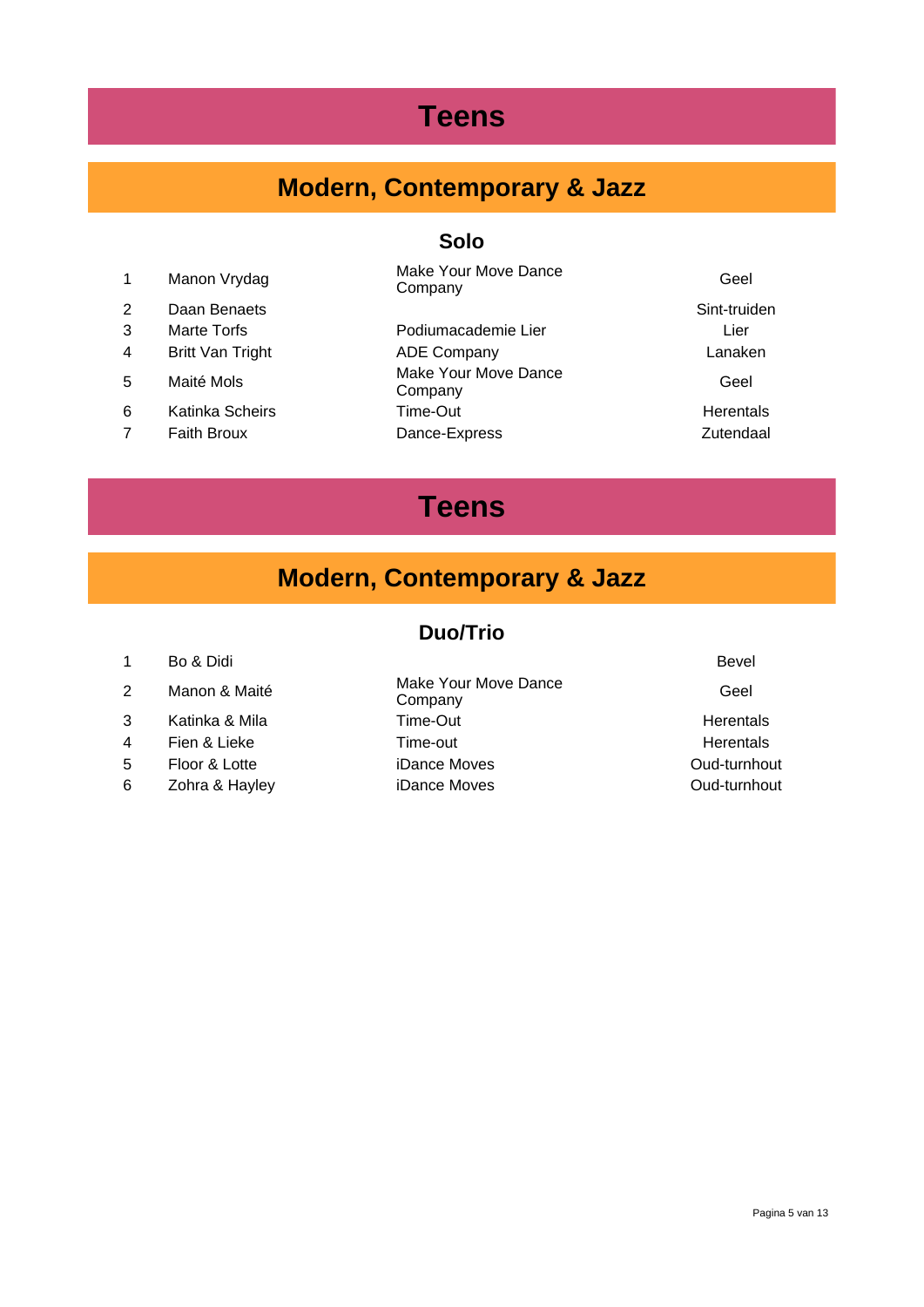#### **Teens**

#### **Modern, Contemporary & Jazz**

**Impro**

Manon Vrydag Make Your Move Dance Company Geel

**Adults**

#### **Modern, Contemporary & Jazz**

**Solo**

1 Bo Lemmens **Bevel** 

#### **Teens & Adults (15+)**

#### **Modern, Contemporary & Jazz**

#### **Group**

1 JM Modern Dance Compagnie JAZZMIJN MACHELEN

- 2 Sélection adultes Djdance Djdance Djdance Herstal
- 
- 
- 
- 3 Illusion iDance Moves Cud-turnhout 4 Movere compagnie **Danscentrum Movere Heist-op-den-Berg** 5 Compagnie Dansstudio Petit Plié Compagnie Schilde

Pagina 6 van 13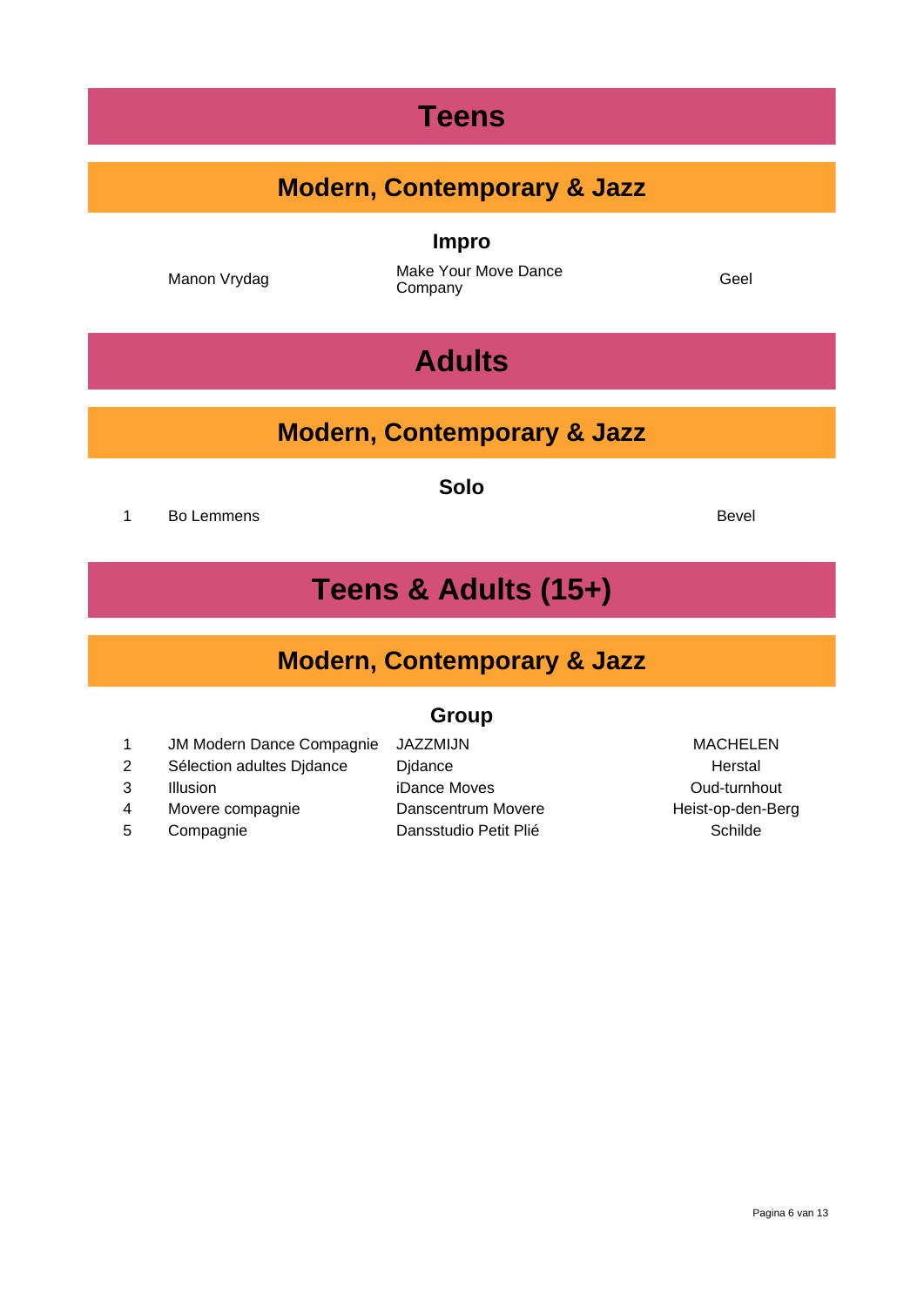# **Adults**

#### **Modern, Contemporary & Jazz**

# **Minis & Kids (7-11y)**

#### **Hip Hop**

#### **Solo**

- 1 Ella Kasumovic Pump 'n Dance Franklike Heverlee
- 
- 
- 
- 
- 
- 
- 2 Selina Sahin Pump 'n Dance Heverlee 3 Tyla Raus **Dansstudio Shake** Westerlo 4 Malu Verschueren **Dance & Show Academy** Berendrecht 5 Fenna Wohrmann Dance & Show Academy (DSA) Hoevenen 6 Oona Fumarola **Pump** 'n Dance **Heverlee** Heverlee 7 Louise De Leeuw Love 2 Dance **Lierde** Lierde
- 

### **Kids**

#### **Hip Hop**

#### **Duo/Trio**

- 
- 
- 
- 4 Iyana & Eliska Schoten Number 2014
- 5 Nadege, Koyun & Rania Danzateljee Berchem

1 Ella & Maryon **Pump 'n Dance Accession Club** 2 Zita & Juul Dance Duplex **Aartselaar** 3 Jade, Maud & Tika The Project Dance Company Aalst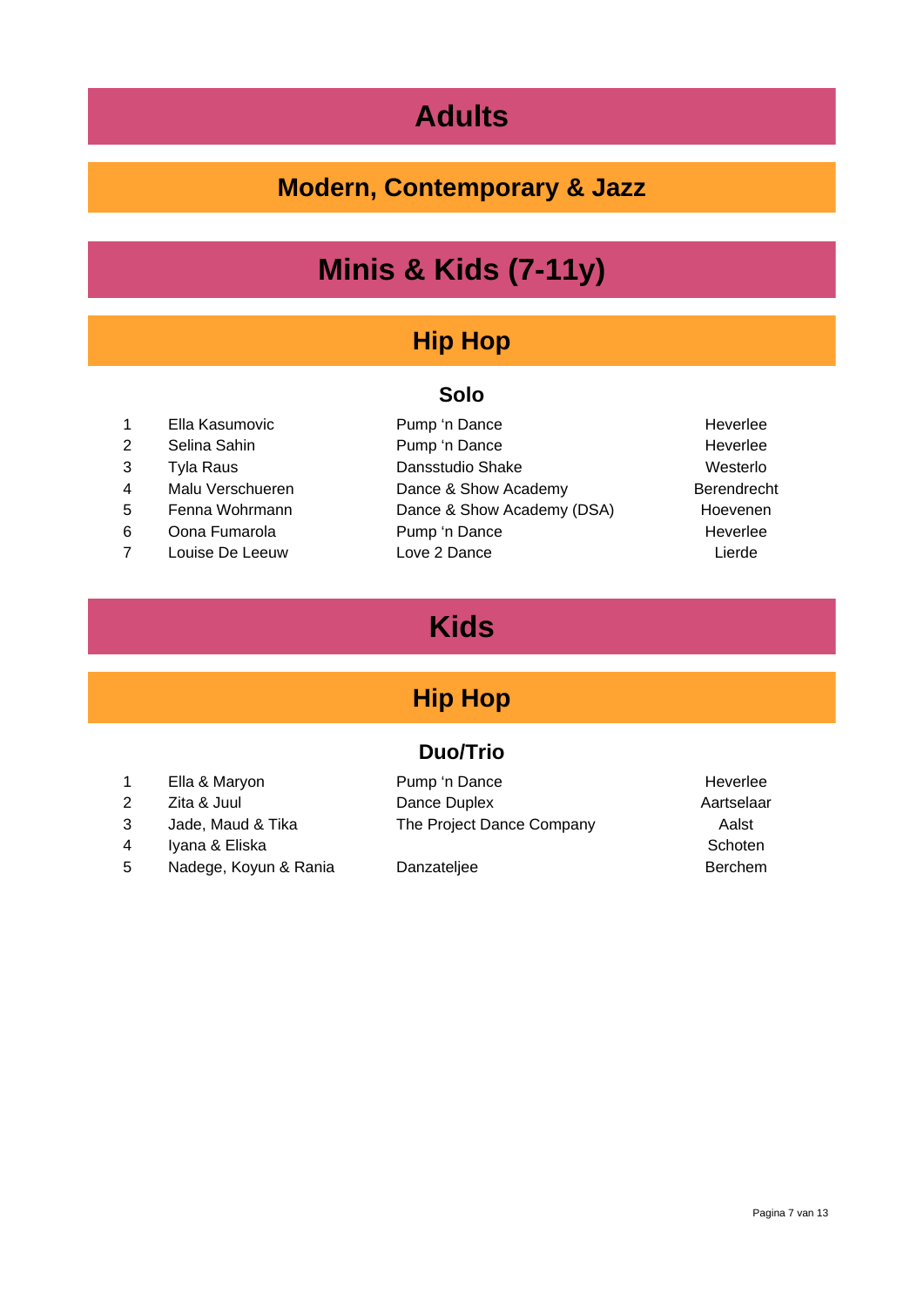# **Kids**

#### **Hip Hop**

#### 1 Lil Insanity **Pump** 'n Dance Heverlee

- 2 United Dance Duplex **Aartselaar**
- 
- 4 Amigos JAZZMIJN JAZZMIJN MACHELEN
- 5 Junior Crew Wuustwezel

# **Group**

3 Little As **Danzateljee** Berchem

# **Kids**

#### **Hip Hop**

**Impro**

Oona Fumarola **Pump** 'n Dance **Heverlee** Heverlee

### **Juniors**

#### **Hip Hop**

#### **Solo**

- 1 Olivia Tai-apin **1988** Pump 'n Dance 1988 Heverlee 2 Maryon Amerijckx Pump 'n Dance Heverlee 3 Kato Druyts **Dance One Dance One Merksem** 4 Serena Biyack Pump 'n Dance Heverlee 5 Elina Vincken **Dance One** Dance One Merksem
- 
- 7 Evelyne Mostaert **Easy Moving Easy Moving Execute Contains Easy Moving**
- 6 Daria Nistor **Easy Moving Community** Deurne
-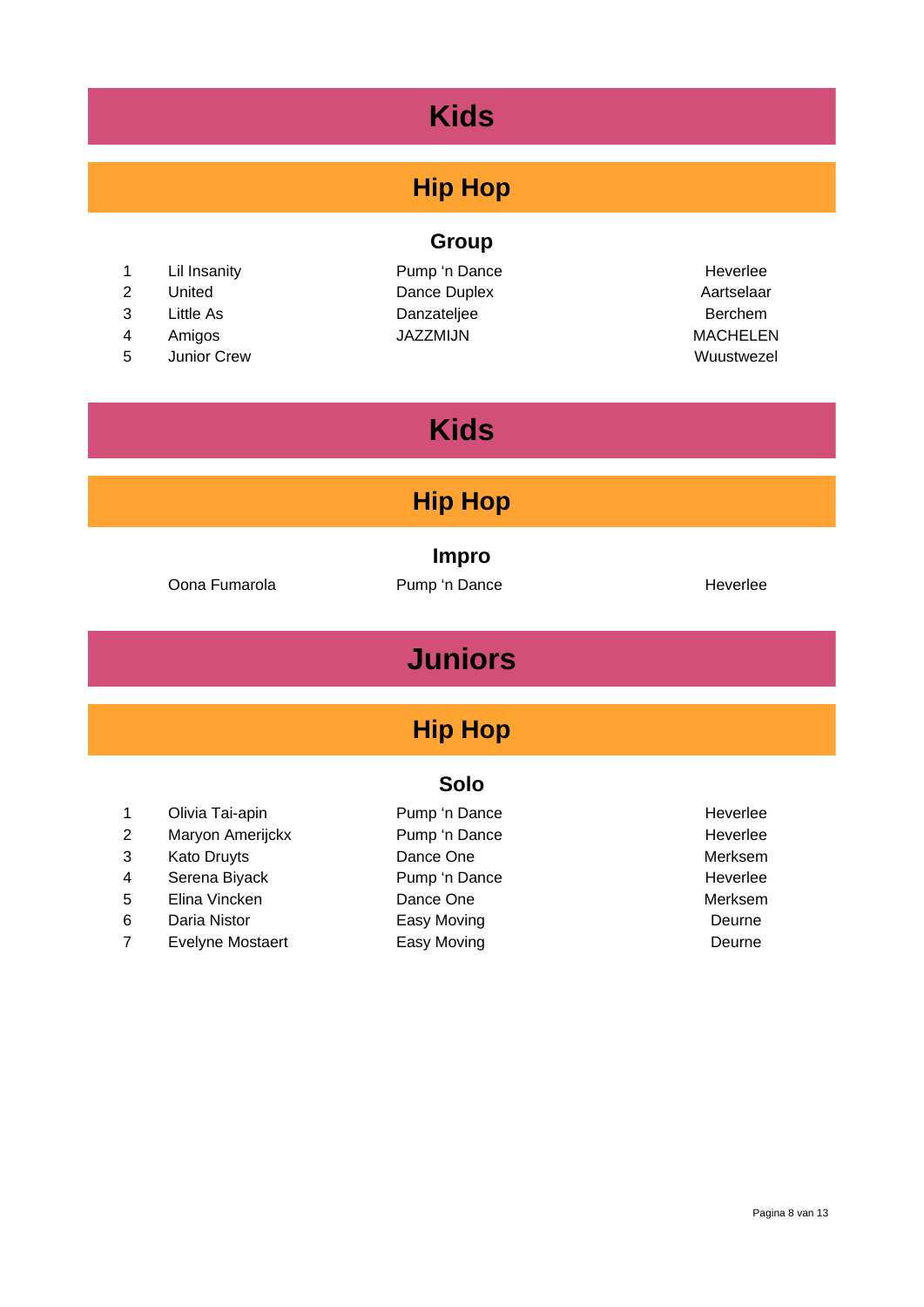### **Juniors**

#### **Hip Hop**

- 1 Elina & Lobke Pump 'n Dance Heverlee
- 
- 
- 
- 
- 
- 

#### **Duo/Trio**

- 2 Dana & Franne **Pump 'n Dance** Heverlee 3 Lara & Destiny **Pump 'n Dance Heverlee** 4 Kato & Elina **Dance One** Dance One Merksem 5 Chloé & Maya **Pump 'n Dance Heverlee** 6 Lore, Lisa & Hazal Studio Dansemble Schelle Schelle 7 Lara & Mirthe **Pump 'n Dance** Heverlee
- 

# **Juniors**

#### **Hip Hop**

#### **Group**

- 
- 2 DANCE ONE JUNIORS DANCE ONE Merksem
- 
- 4 Young DCM-crew **Danscentrum Movere** Heist-op-den-Berg
- 

1 Curiosity **Pump** 'n Dance **Heverlee** 3 Blast United LV Dance Creation Communication Kapelle-op-den-bos 5 Young Rebels **JAZZMIJN** JAZZMIJN MACHELEN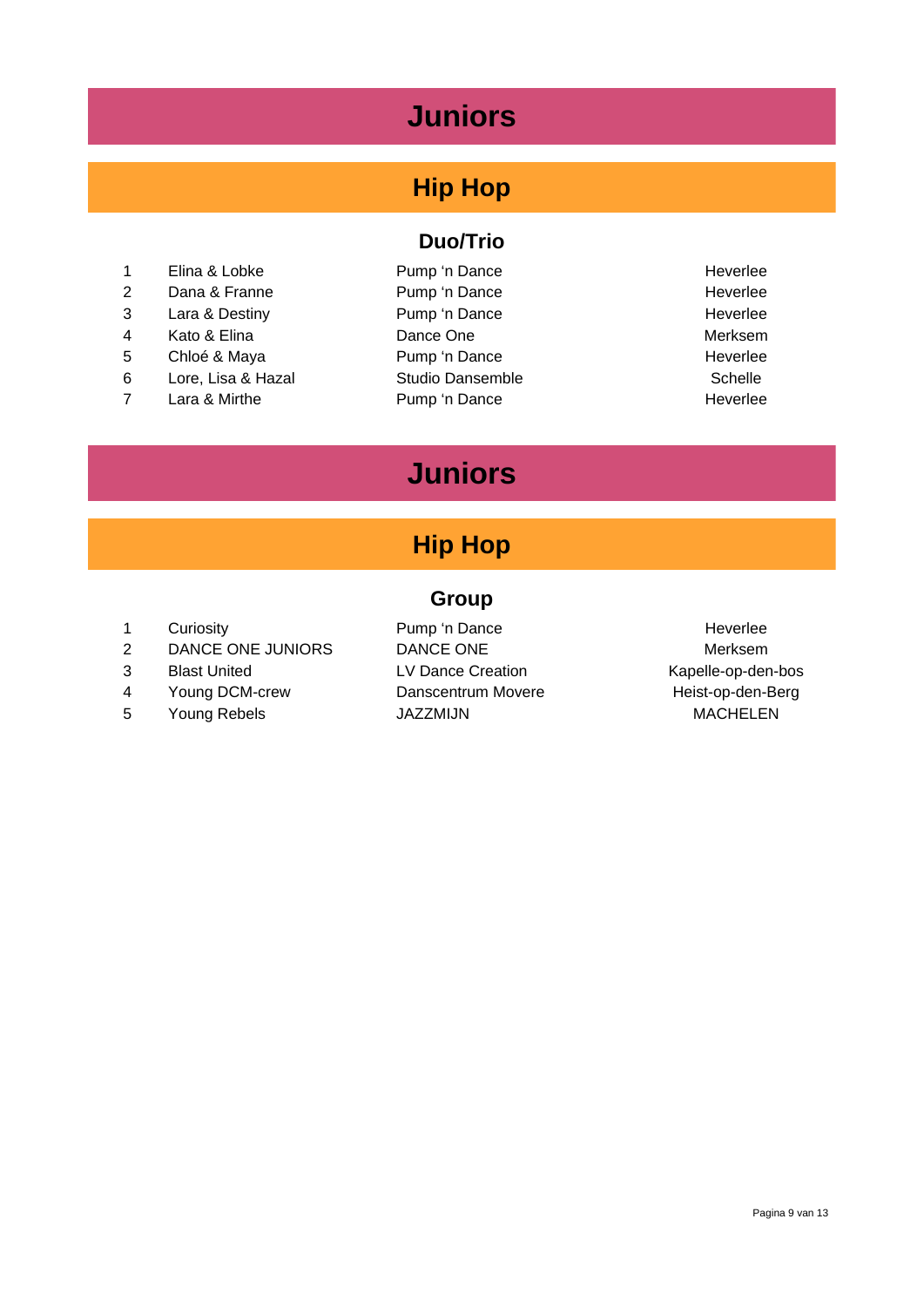### **Juniors**

#### **Hip Hop**

**Impro**

Lore Van Damme **Studio Dansemble** Schelle Schelle

# **Teens**

#### **Hip Hop**

#### **Solo**

- 1 Dries Wauters Giants dansschool Beersel Vlezenbeek
- 
- 
- 
- 
- 
- 
- 2 Kaat Meys **Pump 'n Dance** Heverlee 3 Silan Sahin Pump 'n Dance Heverlee 4 Caro Boon Pump 'n Dance Franklike Heverlee 5 Destiny Verstraeten Pump 'n Dance Franklike Heverlee 6 Camille De Rop Pump 'n Dance Franklike Heverlee 7 Luna Moens **Easy Moving** Easy Moving **Easy Moving** 
	-

# **Teens**

#### **Hip Hop**

#### **Duo/Trio**

- 1 Noor, Lora & Goan Soulstep Dance Crew Floeilaart
- 2 Evelyne & Luna **Easy Moving** Easy Moving **Example 2** Evelyne & Luna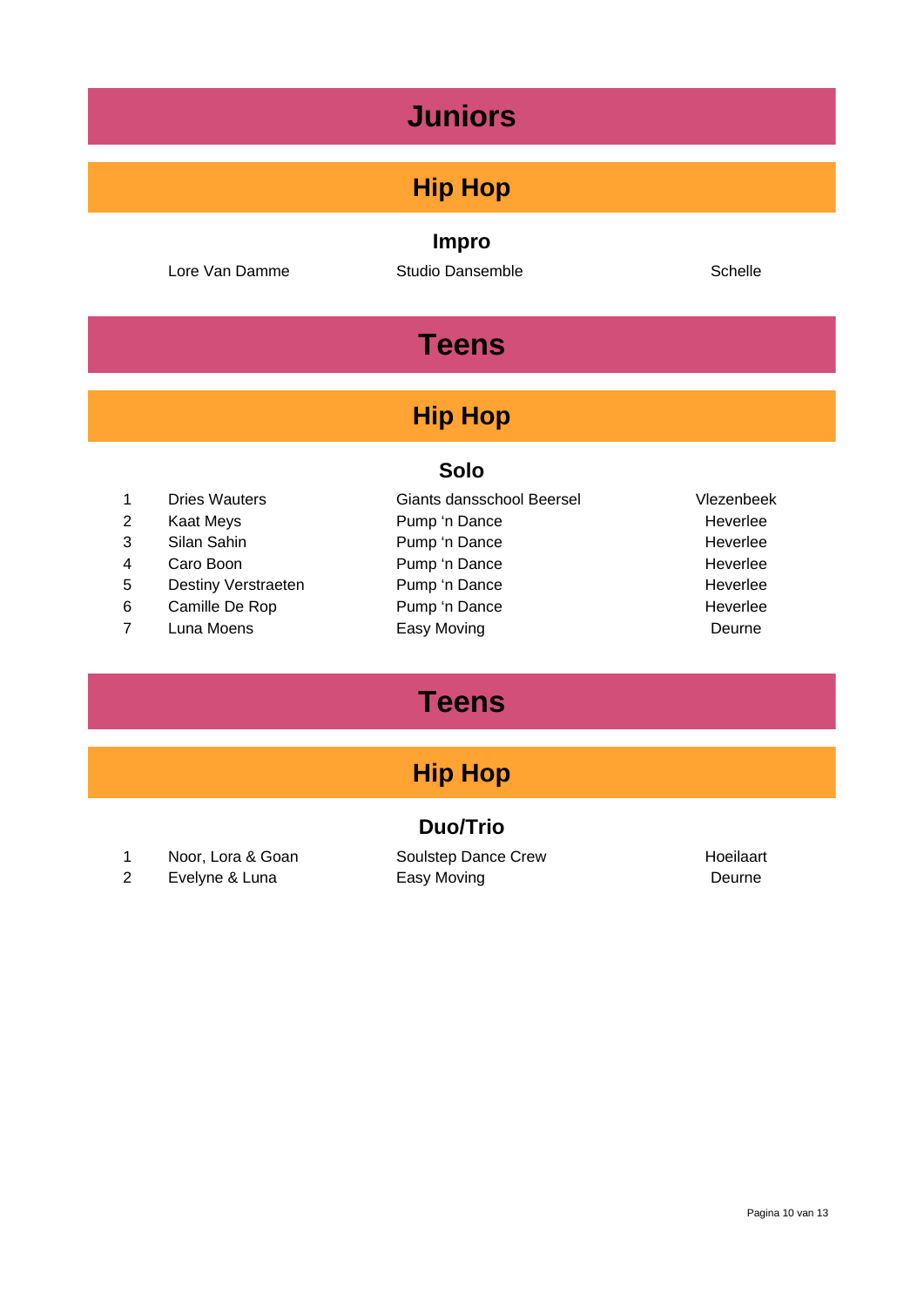# **Teens**

#### **Hip Hop**

- 1 YOUNG COEZION COEZION COEZION Tigery
- 
- 
- 
- 5 Young Artist Academy 2 Studio Dansemble Schelle Schelle
- 6 B1-One Danzateljee Berchem
- 7 Crew Wuustwezel
- **Group**
- 2 Insanity Pump 'n Dance Heverlee 3 Base Camp Dance Duplex Aartselaar 4 DANCE ONE DANCE ONE DANCE ONE Merksem
- 

# **Teens**

#### **Hip Hop**

**Impro**

Dries Wauters Giants dansschool Beersel Vlezenbeek

# **Adults**

#### **Hip Hop**

#### **Solo**

1 Noortje Van De Walle De Dansstudio **Noortje Van De Walle** 

- 2 Axelle Yan **Easy Moving Easy Moving Easy Moving**
- 3 Felicia Verschueren Easy Moving Communication Courne
-